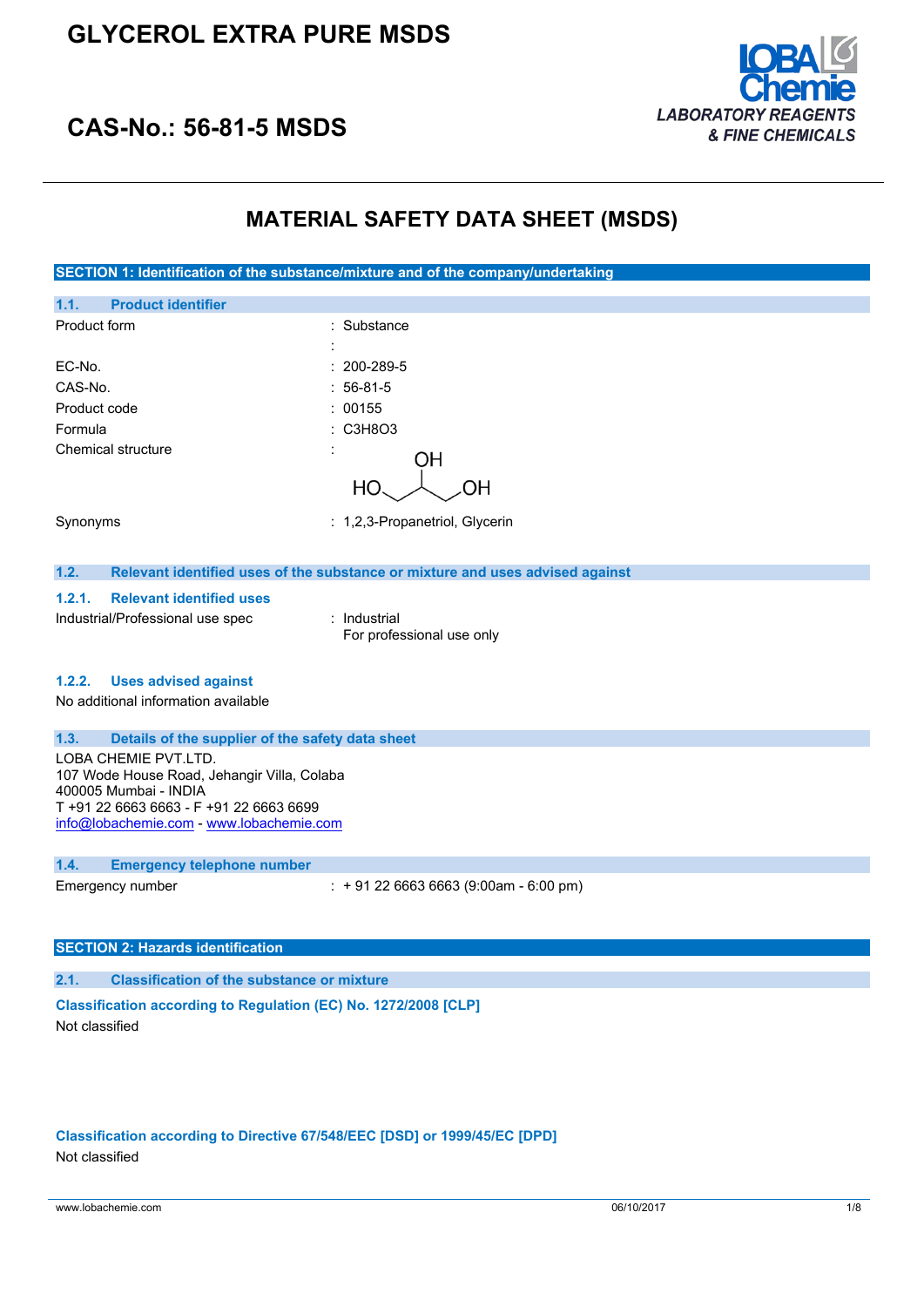Safety Data Sheet

### **Adverse physicochemical, human health and environmental effects**

No additional information available

#### **2.2. Label elements**

**Labelling according to** Regulation (EC) No. 1272/2008 [CLP] No labelling applicable

#### **2.3. Other hazards**

No additional information available

**SECTION 3: Composition/information on ingredients**

| SECTION 3: COMPOSITION/INTOMIATION ON INGLESIAS |                       |
|-------------------------------------------------|-----------------------|
|                                                 |                       |
| 3.1.<br><b>Substances</b>                       |                       |
| Name                                            | : GLYCEROL Extra Pure |
| CAS-No.                                         | $:56-81-5$            |
| EC-No.                                          | $: 200 - 289 - 5$     |
|                                                 |                       |

Full text of R- and H-statements: see section 16

# **3.2. Mixtures**

Not applicable

| <b>SECTION 4: First aid measures</b>             |                                                                                                                         |
|--------------------------------------------------|-------------------------------------------------------------------------------------------------------------------------|
|                                                  |                                                                                                                         |
| 4.1.<br><b>Description of first aid measures</b> |                                                                                                                         |
| First-aid measures after inhalation              | : Remove person to fresh air and keep comfortable for breathing.                                                        |
| First-aid measures after skin contact            | : Gently wash with plenty of soap and water. Wash contaminated clothing before<br>reuse.                                |
| First-aid measures after eye contact             | Rinse cautiously with water for several minutes. Remove contact lenses, if present<br>and easy to do. Continue rinsing. |
| First-aid measures after ingestion               | : Rinse mouth. Do not induce vomiting.                                                                                  |

### **4.2. Most important symptoms and effects, both acute and delayed** No additional information available

| 4.3. | Indication of any immediate medical attention and special treatment needed |  |  |  |  |  |
|------|----------------------------------------------------------------------------|--|--|--|--|--|
|      | Treat symptomatically.                                                     |  |  |  |  |  |

| <b>SECTION 5: Firefighting measures</b> |                                                  |  |  |
|-----------------------------------------|--------------------------------------------------|--|--|
|                                         |                                                  |  |  |
| 5.1.<br><b>Extinguishing media</b>      |                                                  |  |  |
| Suitable extinguishing media            | : Water spray. Foam. Dry powder. Carbon dioxide. |  |  |
| Unsuitable extinguishing media          | : Do not use a heavy water stream.               |  |  |
|                                         |                                                  |  |  |

### **5.2. Special hazards arising from the substance or mixture**

No additional information available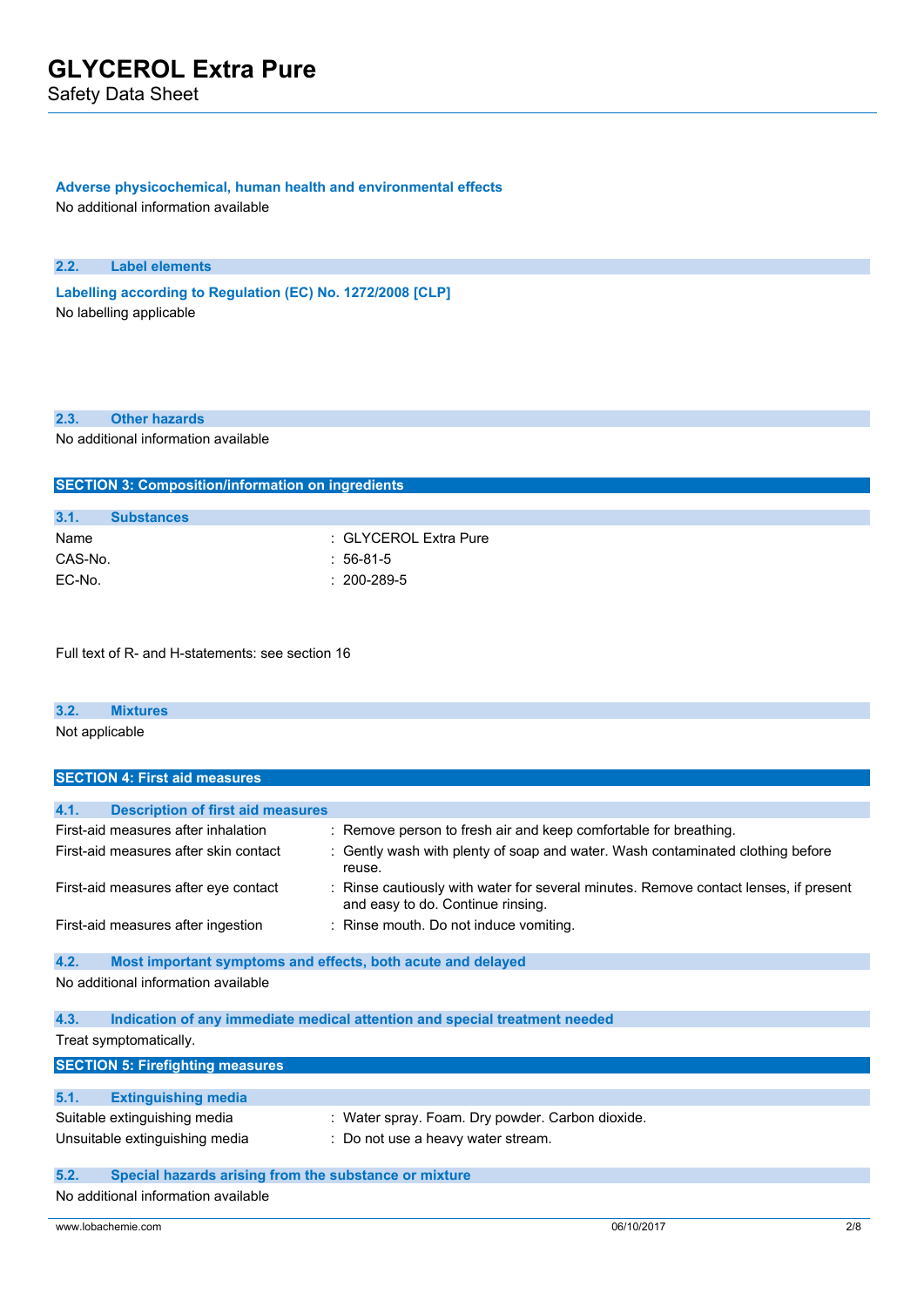Safety Data Sheet

| 5.3.   | <b>Advice for firefighters</b>                                      |                                                                                                                            |
|--------|---------------------------------------------------------------------|----------------------------------------------------------------------------------------------------------------------------|
|        | Protection during firefighting                                      | : Do not enter fire area without proper protective equipment, including respiratory<br>protection.                         |
|        | <b>SECTION 6: Accidental release measures</b>                       |                                                                                                                            |
| 6.1.   |                                                                     | Personal precautions, protective equipment and emergency procedures                                                        |
| 6.1.1. | For non-emergency personnel                                         |                                                                                                                            |
|        | <b>Emergency procedures</b>                                         | : Evacuate unnecessary personnel.                                                                                          |
| 6.1.2. | For emergency responders                                            |                                                                                                                            |
|        | Protective equipment                                                | : Use personal protective equipment as required.                                                                           |
|        | <b>Emergency procedures</b>                                         | : Ventilate area.                                                                                                          |
| 6.2.   | <b>Environmental precautions</b>                                    |                                                                                                                            |
|        | Avoid release to the environment.                                   |                                                                                                                            |
| 6.3.   | Methods and material for containment and cleaning up                |                                                                                                                            |
|        | Methods for cleaning up                                             | : Collect spillage. On land, sweep or shovel into suitable containers.                                                     |
| 6.4.   | <b>Reference to other sections</b>                                  |                                                                                                                            |
|        | No additional information available                                 |                                                                                                                            |
|        | <b>SECTION 7: Handling and storage</b>                              |                                                                                                                            |
| 7.1.   | <b>Precautions for safe handling</b>                                |                                                                                                                            |
|        | Precautions for safe handling                                       | : Avoid contact with skin and eyes. Do not breathe vapours.                                                                |
|        | Hygiene measures                                                    | : Wash hands and other exposed areas with mild soap and water before eating,<br>drinking or smoking and when leaving work. |
| 7.2.   | <b>Conditions for safe storage, including any incompatibilities</b> |                                                                                                                            |
|        | Storage conditions                                                  | : Keep container tightly closed.                                                                                           |
| 7.3.   | <b>Specific end use(s)</b>                                          |                                                                                                                            |
|        | No additional information available                                 |                                                                                                                            |
|        | <b>SECTION 8: Exposure controls/personal protection</b>             |                                                                                                                            |
| 8.1.   | <b>Control parameters</b>                                           |                                                                                                                            |
|        | No additional information available                                 |                                                                                                                            |

| 8.2.<br><b>Exposure controls</b>                   |                                                                  |
|----------------------------------------------------|------------------------------------------------------------------|
| Hand protection                                    | : Protective gloves                                              |
| Eye protection                                     | : Chemical goggles or safety glasses                             |
| Skin and body protection                           | : Wear suitable protective clothing                              |
| Respiratory protection                             | : In case of inadequate ventilation wear respiratory protection. |
| <b>SECTION 9: Physical and chemical properties</b> |                                                                  |
|                                                    |                                                                  |

| 9.1.           | Information on basic physical and chemical properties |          |
|----------------|-------------------------------------------------------|----------|
| Physical state |                                                       | : Liauid |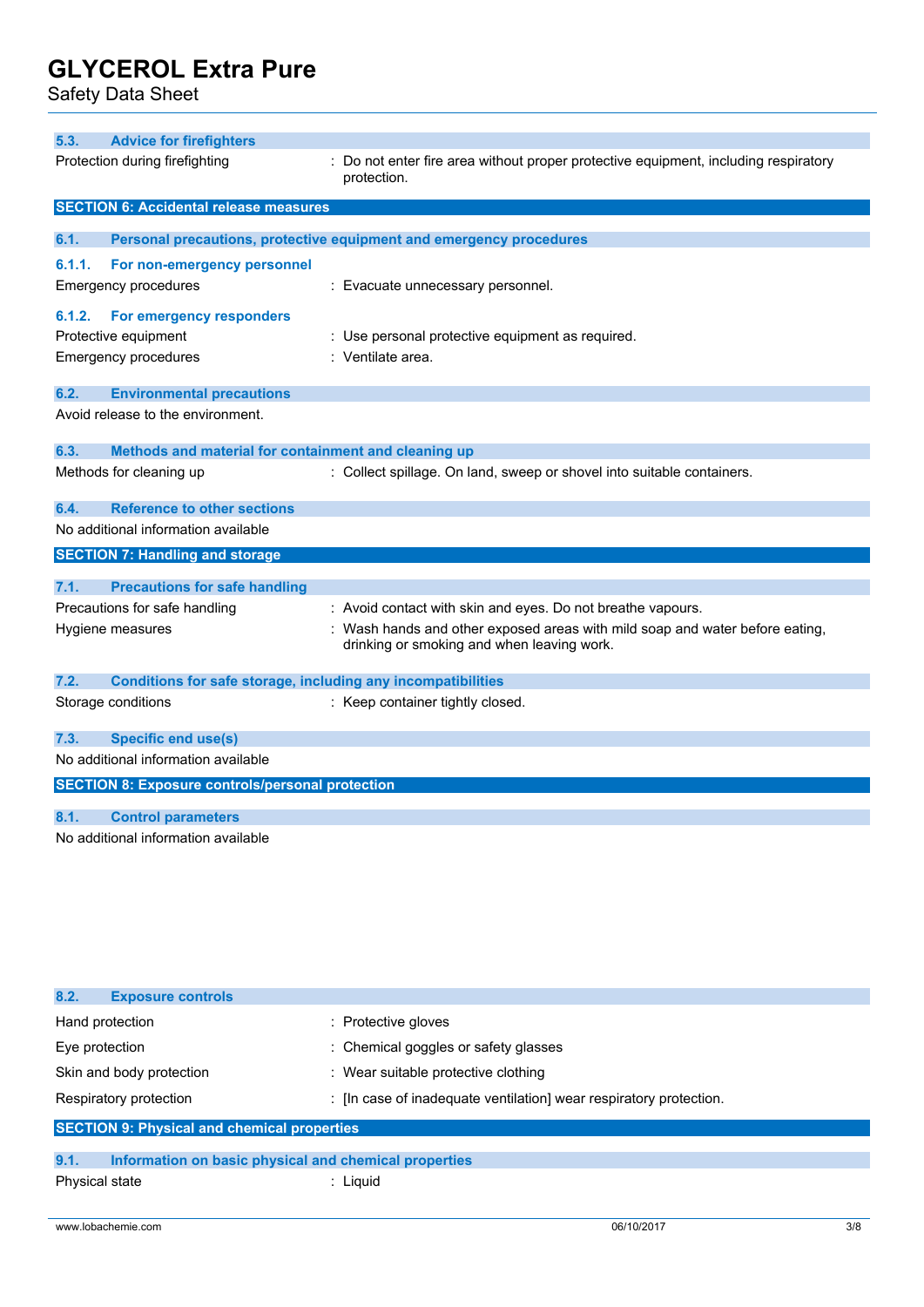# Safety Data Sheet

| Molecular mass<br>Colour                                                       | : 92.09 g/mol<br>: Clear Colorless.                     |
|--------------------------------------------------------------------------------|---------------------------------------------------------|
| Odour                                                                          | : odourless.                                            |
| Odour threshold                                                                | : No data available                                     |
| pH                                                                             | $: 5.5 - 8$                                             |
| Relative evaporation rate (butylacetate=1) : No data available                 |                                                         |
| Melting point                                                                  | : 20 $^{\circ}$ C                                       |
| Freezing point                                                                 | : No data available                                     |
| Boiling point                                                                  | : 182 $^{\circ}$ C                                      |
| Flash point                                                                    | : 160 °C                                                |
| Auto-ignition temperature                                                      | : 3700 $^{\circ}$ C                                     |
| Decomposition temperature                                                      | : No data available                                     |
| Flammability (solid, gas)                                                      | : No data available                                     |
| Vapour pressure                                                                | : 0.0033 mm Hg at 50 $^{\circ}$ C                       |
| Relative vapour density at 20 °C                                               | : 3.18                                                  |
| Relative density                                                               | : No data available                                     |
| Density<br>Solubility                                                          | : $1.25$ g/cm <sup>3</sup><br>: Water: Soluble in water |
| Log Pow                                                                        | : No data available                                     |
| Viscosity, kinematic                                                           | : No data available                                     |
| Viscosity, dynamic                                                             | : No data available                                     |
| Explosive properties                                                           | : No data available                                     |
| Oxidising properties                                                           | No data available                                       |
| <b>Explosive limits</b>                                                        | ≥ 0.009 vol %<br>t.                                     |
| <b>Other information</b><br>9.2.                                               |                                                         |
| No additional information available                                            |                                                         |
| <b>SECTION 10: Stability and reactivity</b>                                    |                                                         |
| 10.1.<br><b>Reactivity</b><br>No additional information available              |                                                         |
| 10.2.<br><b>Chemical stability</b>                                             |                                                         |
| Stable under normal conditions.                                                |                                                         |
| <b>Possibility of hazardous reactions</b><br>10.3.                             |                                                         |
| No additional information available                                            |                                                         |
| <b>Conditions to avoid</b><br>10.4.<br>Direct sunlight. Air contact. Moisture. |                                                         |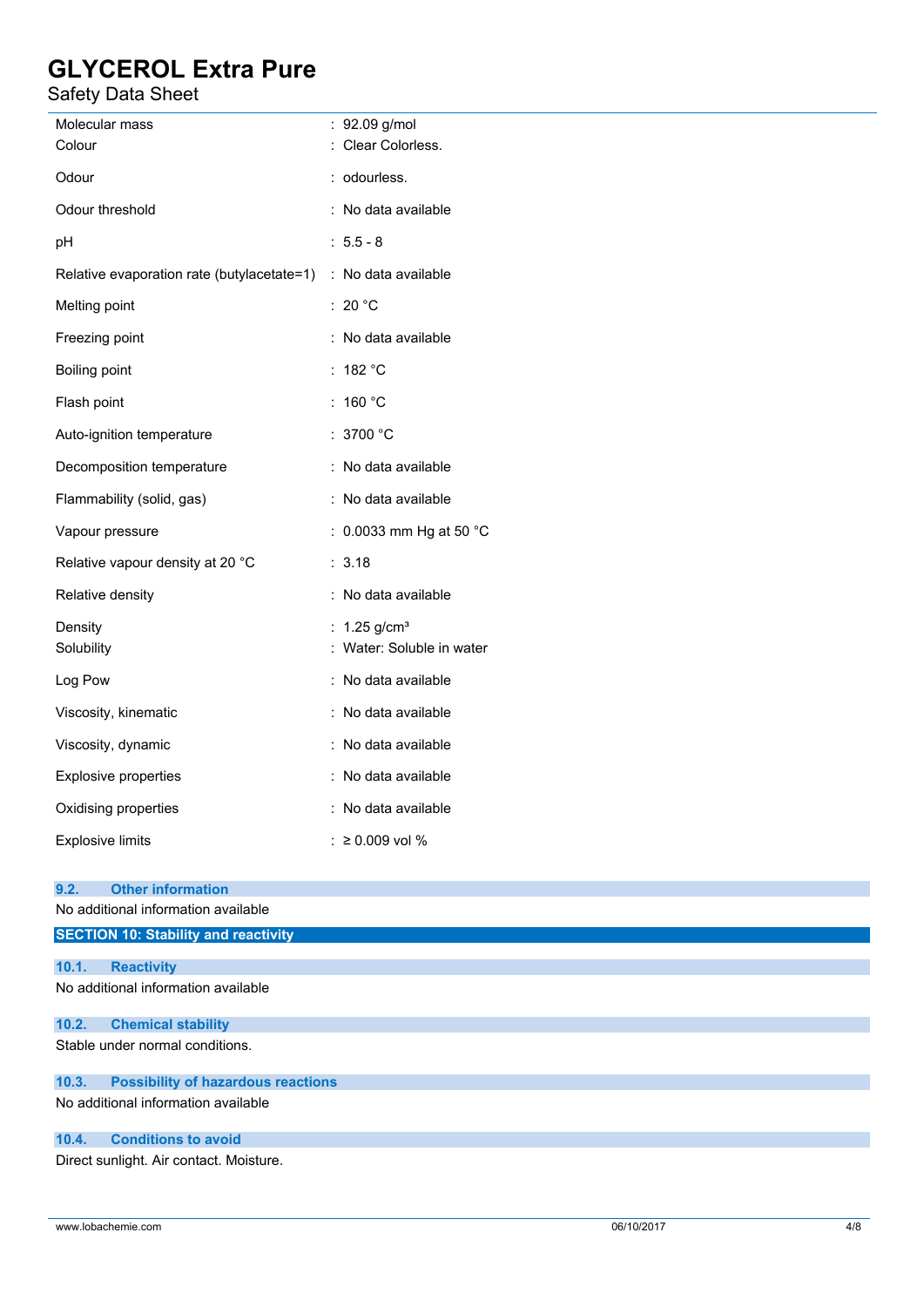Safety Data Sheet

| <b>Incompatible materials</b><br>10.5.               |                      |
|------------------------------------------------------|----------------------|
| No additional information available                  |                      |
| 10.6.<br><b>Hazardous decomposition products</b>     |                      |
| No additional information available                  |                      |
| <b>SECTION 11: Toxicological information</b>         |                      |
| 11.1.<br><b>Information on toxicological effects</b> |                      |
| Acute toxicity                                       | : Not classified     |
|                                                      |                      |
| Skin corrosion/irritation                            | : Not classified     |
|                                                      | pH: 5.5 - 8          |
| Serious eye damage/irritation                        | : Not classified     |
|                                                      | pH: 5.5 - 8          |
| Respiratory or skin sensitisation                    | Not classified<br>÷  |
| Germ cell mutagenicity                               | Not classified       |
| Carcinogenicity                                      | : Not classified     |
|                                                      |                      |
| Reproductive toxicity                                | Not classified<br>۰. |
| STOT-single exposure                                 | : Not classified     |
|                                                      |                      |
| STOT-repeated exposure                               | : Not classified     |
|                                                      |                      |
|                                                      |                      |

## **SECTION 12: Ecological information**

Aspiration hazard **in the set of the set of the set of the set of the set of the set of the set of the set of the set of the set of the set of the set of the set of the set of the set of the set of the set of the set of th** 

| 12.1. |                                     |
|-------|-------------------------------------|
|       |                                     |
|       | No additional information available |

| 12.2. | <b>Persistence and degradability</b> |  |
|-------|--------------------------------------|--|
|       | No additional information available  |  |

## **12.3. Bioaccumulative potential**

No additional information available

# **12.4. Mobility in soil**

No additional information available

### **12.5. Results of PBT and vPvB assessment**

No additional information available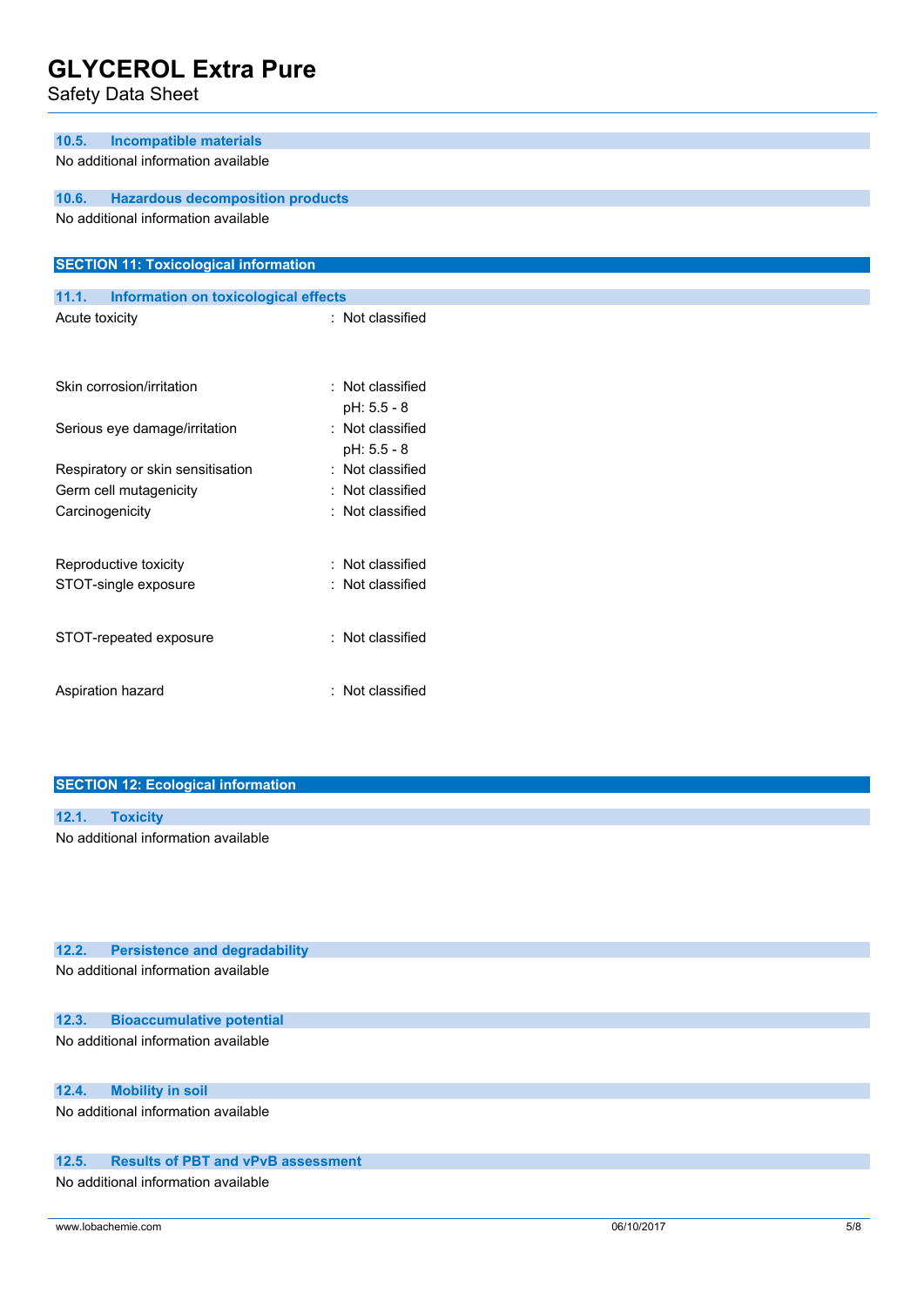Safety Data Sheet

| 12.6.<br><b>Other adverse effects</b>                     |                                          |  |
|-----------------------------------------------------------|------------------------------------------|--|
| No additional information available                       |                                          |  |
| <b>SECTION 13: Disposal considerations</b>                |                                          |  |
| 13.1.<br><b>Waste treatment methods</b>                   |                                          |  |
| No additional information available                       |                                          |  |
|                                                           |                                          |  |
| <b>SECTION 14: Transport information</b>                  |                                          |  |
| In accordance with ADR / RID / IMDG / IATA / ADN          |                                          |  |
|                                                           |                                          |  |
| 14.1.<br><b>UN number</b>                                 |                                          |  |
| UN-No. (ADR)                                              | : Not applicable                         |  |
| UN-No. (IMDG)                                             | Not applicable                           |  |
| UN-No. (IATA)                                             | : Not applicable                         |  |
| UN-No. (ADN)                                              | : Not applicable                         |  |
| UN-No. (RID)                                              | : Not applicable                         |  |
|                                                           |                                          |  |
| 14.2.<br><b>UN proper shipping name</b>                   |                                          |  |
| Proper Shipping Name (ADR)<br>Proper Shipping Name (IMDG) | : Not applicable<br>: Not applicable     |  |
| Proper Shipping Name (IATA)                               | : Not applicable                         |  |
| Proper Shipping Name (ADN)                                | : Not applicable                         |  |
| Proper Shipping Name (RID)                                | : Not applicable                         |  |
|                                                           |                                          |  |
| 14.3.<br><b>Transport hazard class(es)</b>                |                                          |  |
| <b>ADR</b>                                                |                                          |  |
| Transport hazard class(es) (ADR)                          | : Not applicable                         |  |
|                                                           |                                          |  |
| <b>IMDG</b>                                               |                                          |  |
| Transport hazard class(es) (IMDG)                         | : Not applicable                         |  |
| <b>IATA</b>                                               |                                          |  |
| Transport hazard class(es) (IATA)                         | : Not applicable                         |  |
|                                                           |                                          |  |
| <b>ADN</b>                                                |                                          |  |
| Transport hazard class(es) (ADN)                          | : Not applicable                         |  |
|                                                           |                                          |  |
| <b>RID</b>                                                |                                          |  |
| Transport hazard class(es) (RID)                          | : Not applicable                         |  |
|                                                           |                                          |  |
| 14.4.<br><b>Packing group</b>                             |                                          |  |
| Packing group (ADR)                                       | : Not applicable                         |  |
| Packing group (IMDG)                                      | : Not applicable                         |  |
| Packing group (IATA)                                      | Not applicable                           |  |
| Packing group (ADN)                                       | Not applicable                           |  |
| Packing group (RID)                                       | : Not applicable                         |  |
| <b>Environmental hazards</b><br>14.5.                     |                                          |  |
| Dangerous for the environment                             | : No                                     |  |
| Marine pollutant                                          | : No                                     |  |
| Other information                                         | : No supplementary information available |  |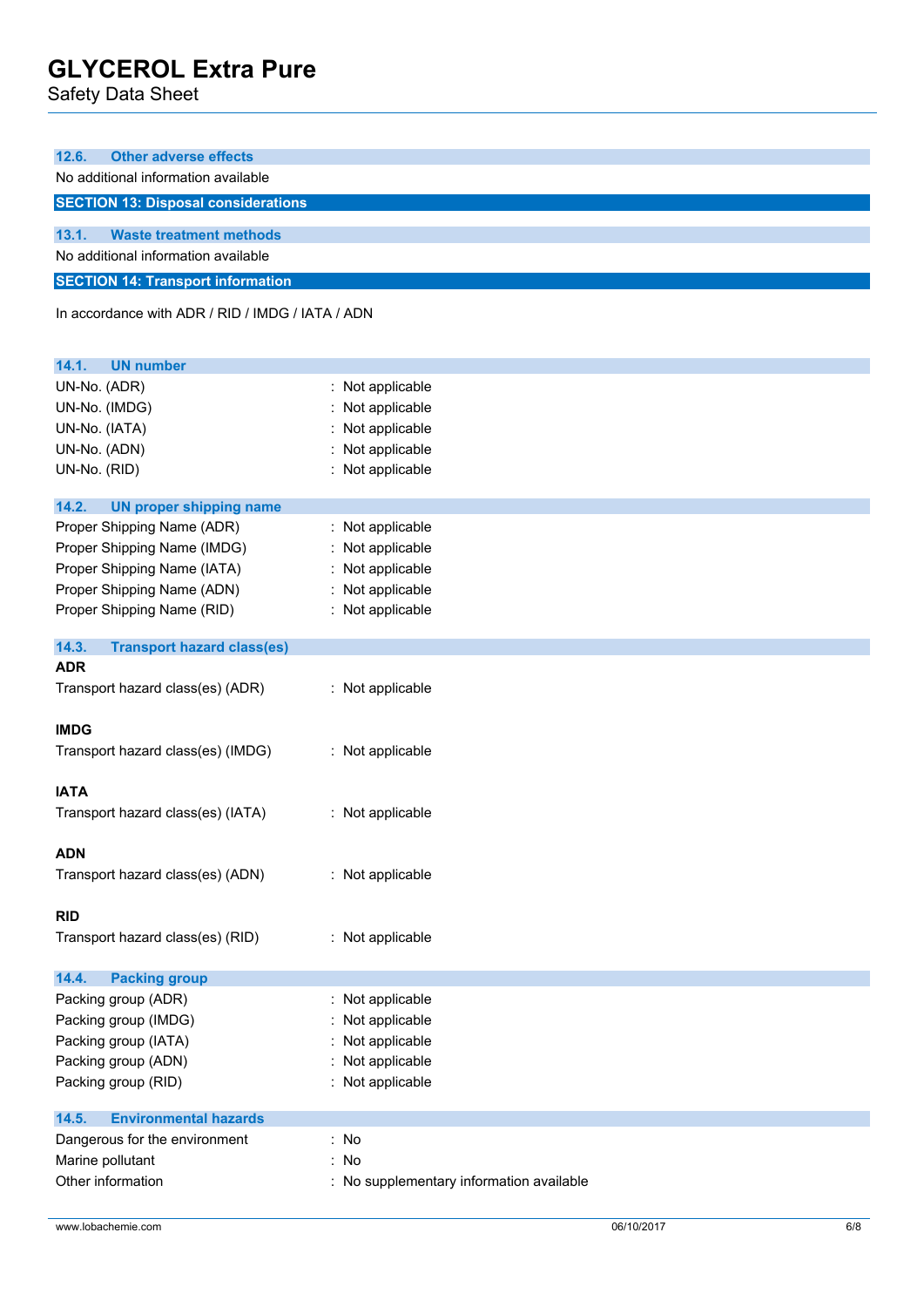Safety Data Sheet

#### $14.6.$ **14.6. Special precautions for user**

#### **- Overland transport**

No data available

### **- Transport by sea**

No data available

# **- Air transport**

No data available

#### **- Inland waterway transport**

No data available

# **- Rail transport**

No data available

#### **14.7. Transport in bulk according to Annex II of MARPOL 73/78 and the IBC Code**

Not applicable

### **SECTION 15: Regulatory information**

**15.1. Safety, health and environmental regulations/legislation specific for the substance or mixture**

### **15.1.1. EU-Regulations**

No REACH Annex XVII restrictions GLYCEROL Extra Pure is not on the REACH Candidate List GLYCEROL Extra Pure is not on the REACH Annex XIV List

### **15.1.2. National regulations**

### **Germany**

| Reference to AwSV                                                              | : Water hazard class (WGK) 1, low hazard to water (Classification according to AwSV;<br>ID No. 116) |
|--------------------------------------------------------------------------------|-----------------------------------------------------------------------------------------------------|
| 12th Ordinance Implementing the Federal<br>Immission Control Act - 12. BlmSchV | : Is not subject of the 12. BlmSchV (Hazardous Incident Ordinance)                                  |
| Netherlands                                                                    |                                                                                                     |

| : The substance is not listed |
|-------------------------------|
| : The substance is not listed |
| : The substance is not listed |
| : The substance is not listed |
| : The substance is not listed |
|                               |